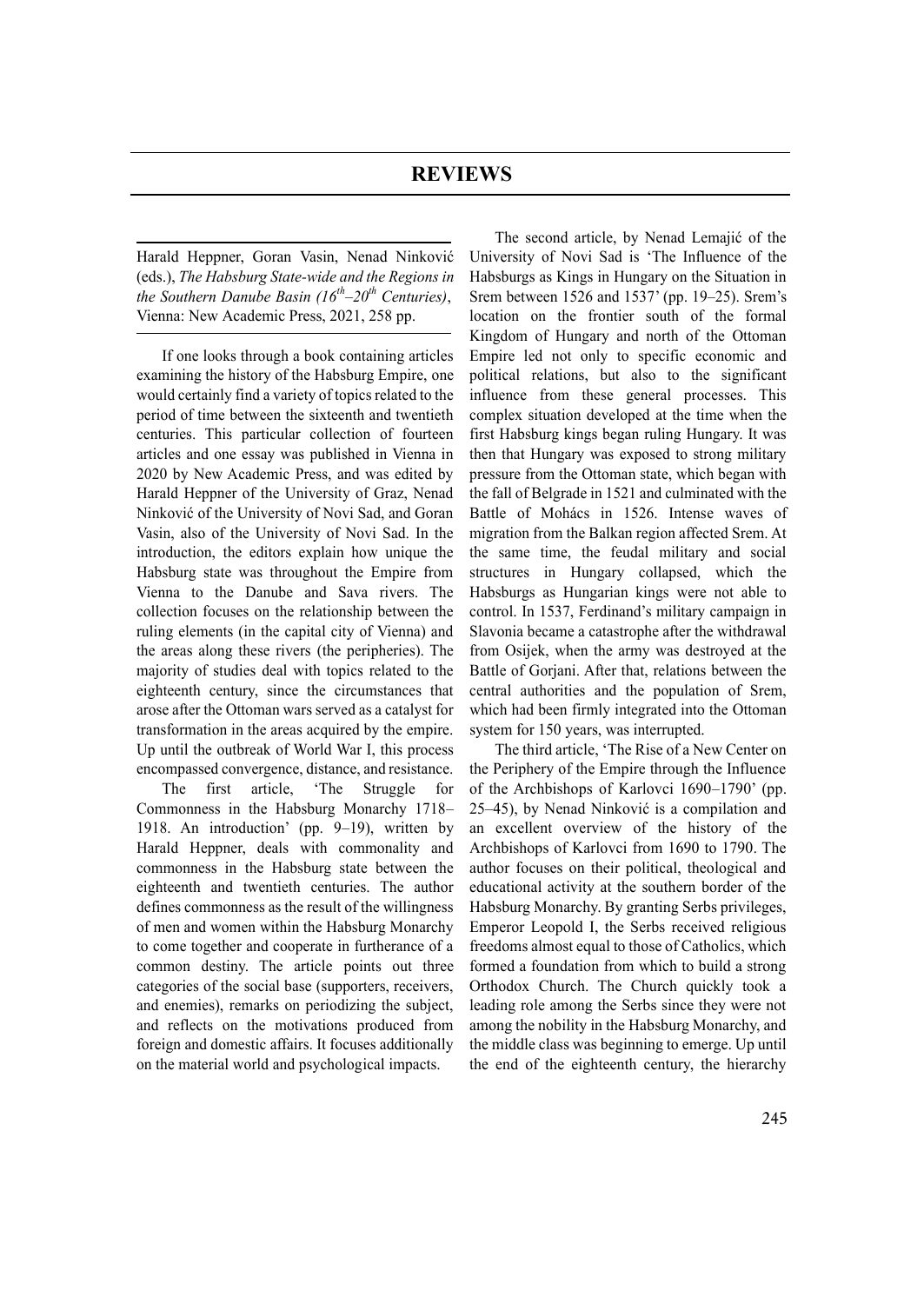lead by the archbishops of Karlovci, was the most influential among the Serbs. Ninković's article examines how the influence of the archbishops of Karlovci expanded and the extent to which they influenced the Serbian political development. In addition, it demonstrates that changes introduced by Vienna were accepted by Church and spread among Orthodox believers. It also points out attempts by the archbishops to become the leaders of the Serbian people in the Habsburg Empire (caput nationis).

The next article is by Vladan Gavrilović, whose paper 'Migrations of Serbian People to the Province of Srem during the Austro–Turkish War 1737– 1739' (pp. 45–57) examines Serbian migration from Serbia to Srem during the Austro–Turkish War of 1737–1739, which firmly established the border between the Habsburg Monarchy and the Ottoman Empire along the Sava and Danube rivers. The Serbs, who had provided significant assistance to the Habsburg Imperial Army during its initial incursions into central and southern (Old) Serbia, were forced to migrate, as they done in 1690, following the defeat and collapse of the Imperial units. After the fall of Belgrade in 1739, many traders and craftsmen, who were Germans, Armenians, and Aromanians, as well as Serbs, also retreated and settled in the urban centers of Srem.

Sabine Jesner's paper, 'Making and Shaping a New Province. The Habsburg Banat and the Personnel Issue (1718–1753)' (pp. 57–71) deals with how the Viennese Court managed to transform the former Ottoman Eyalet of Temeswar into a Habsburg province after the 1718 Peace Treaty of Passarowitz (Požarevac) in. The change in rule was marked by a newly introduced style of administration in the incorporated province, which was built on civil and military components. This paper offers insights into Habsburg personnel management in the Banat. Jesner's paper also focuses on identifying vocational fields and the various measures implemented by the new Habsburg administration in this new province at the edge of the Monarchy.

The paper by Boro Bronza from the University of Banja Luka, 'The Evolution of the Border Region around the Una River as a Province throughout the Second Half of the 18th Century'

(pp. 71–83) is about issues in the eighteenth century that involved the line of demarcation between Austria and the Ottoman Empire at the Military Frontier in Banija. During the second half of eighteenth century, the region along the Una River at the border between Habsburg and Ottoman Empire, became an area of dramatic transformation. Significantly shaped by the outcome of previous wars between ancient enemies, the region modernized through both militarization and immigration. The causes of the war and how it unfolded between 1788 and 1791 only further underlined these aspects of regional evolution, which, resulted in the creation at the end of eighteenth century of firm structures to underly a future province that was particularly connected to Zagreb through various aspects of development.

The paper by Isidora Točanac Radović, 'The Influence of the Center on the Provinces in the Eighteenth Century: The Abolition of the Orthodox Holidays in the Habsburg Monarchy' (pp. 83–99) looks at three stages of reforming the Orthodox Church calendar between 1769 and 1786. It gives insight into how church reforms initiated by Maria Theresa affected the ecclesiastical calendar. During the 1770s, many religious holidays observed as non-working days by the Roman Catholic and the Orthodox population were abolished. One of the reasons for abolishing these religious holidays was to increase the number of working days to extend the working year.

The next article, 'The Local Elite in Central Government Service: Banat Military Frontier Officers in the Eighteenth Century'(pp. 99–123) by Jelena Ilić Mandić of the Institute of History Belgrade is about the Society of the Hapsburg Monarchy Military Frontier, which was dependent on proper military organization and its members fulfilling their obligations. The paper deals with the role of the central government, which was represented in the Hofkriegsrat in Vienna, in army cadre (re)structuring at the Banat Military Frontier. The author addresses the central government's assignment and disposition of frontier officers and how they were regarded in Vienna. Their dual role as representatives in local society and as government servants gradually changed, with the latter becoming more prominent over time.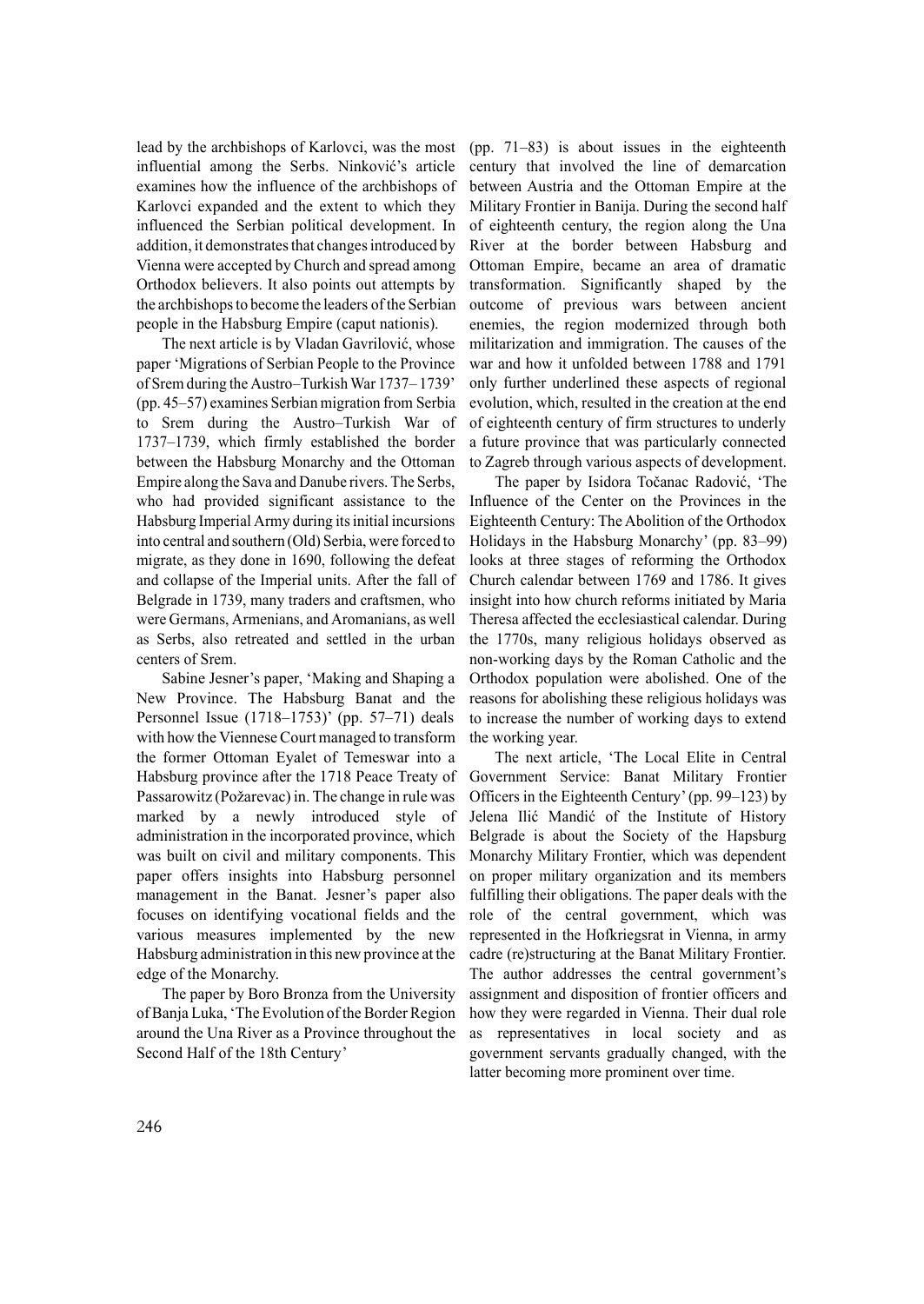The article 'The 'Serbian Athens' on the Periphery of Hungary: Novi Sad in the 18th and 19<sup>th</sup> Centuries' (pp. 123–139) by Branko Bešlin of the University of Novi Sad is about how the city of Novi Sad became the Serbian cultural and economic center of the Serbs in Southern Hungary in the second half of the eighteenth and the first half of the nineteenth centuries. The author analysis how geographic factors and their interrelationship with historical circumstances explains why the city emerged relatively late. The paper also highlights some peculiarities concerning Novi Sad's further economic, social, and urban development to explain how a provincial city in the Habsburg Monarchy grew into one of the largest urban centers in Serbia and the Pannonian Basin.

The paper by Hrvoje Petrić of the University of Zagreb, 'On the Lower Sava and Drava Rivers at the End of the Eighteenth and Early Nineteenth Centuries' (pp. 139–173), discusses some aspects of the interrelationship of humans and the Sava and Drava rivers at during the late eighteenth and early nineteenth centuries. The main emphases are on hydro-regulation and flooding. Even though river regulation is, at first glance, a proper way to prevent damage from floods, it is clear that people lose advantages associated with living in harmony with the river and nature in general. In this article, the author sought to question some aspects of the relationship between the people and Sava and Drava rivers in the late eighteenth and early nineteenth centuries.

The paper by Daniela Haarmann, 'The Role of the Museum Between the Center and Periphery in the Early 19th Century' (pp. 173-197) analyses the power struggles between the Viennese Cabinet (center) and the Styrian National Museum (Joanneum) and the first excavation campaigns in Dalmatia (both as peripheries). The paper demonstrates in four sections the thesis that the 'periphery' is mainly defined and created by the perspective of the center. Moreover, it contributes to the research of historic museology by emphasizing the political power of these institutions and their actors.

The article by Drago Roksandić of the University of Zagreb, 'Truths' in Karlovac in 1848 (According to the Personal Diary of Dragolja

Jarnević)' (pp. 197–221) is a very unusual paper about the Karlovac commoner Dragolja Jarnević (1812–1875), who was one of the few woman among the literati of Croatian Illyrism. Her way of life and the values she advocated for and practiced also anticipated the gender awakening of women in Croatia during the nineteenth century. She kept a personal diary from 1833 to 1873, which was published as a critical edition in 2000 and has been an object of research ever since. This article focuses on the political culture of everyday life in Karlovac in 1848 as she experienced it. She recorded her impressions of the figures around her and the phenomena of everyday life in a unique and critical way. Dragolja Jarnević's diary proves a unique historical source for the history of small-town culture and mentalities in the Habsburg Monarchy.

The next paper by Dejan Mikavica, 'Literature and Politics. Serbian Liberal in Southern Hungary 1860–1878' (pp. 221–231), is about the formation of the first Serbian political parties in Southern Hungary in the second half of the nineteenth century. With the development of civil society and the rising number of educated people, competitors to the Church appeared, who were the predecessors of political parties. These parties played an increasingly important role in Serbian society. The first party, founded by Svetozar Miletić, had a liberal–civic direction. The period between 1860 and 1878 was marked by a gradual decline in the influence of the Church and the rise to power of liberal politicians.

The paper by Goran Vasin of the University of Novi Sad, 'Anticlericalism and Liberalism of the Serbian Political Elite in the Habsburg Monarchy in the 1870s' (pp. 231–249) is about anticlerical politics among the Serbian political elite in the second half of the nineteenth century. Anticlericalism became an important feature of Serbian social life in the Habsburg Monarchy. Pertinent to liberal principles and often inspired by Protestant ethics and national ideology, Svetozar Miletić and the liberals consciously confronted the hierarchy of the Serbian Church. In the second half of the nineteenth century, all bishops in the Metropolinate of Karlovci were elected under direct influence of the state. The Bishop of Buda, Arsenije Stojković, and the radical Bishop of Vršac, Gavrilo